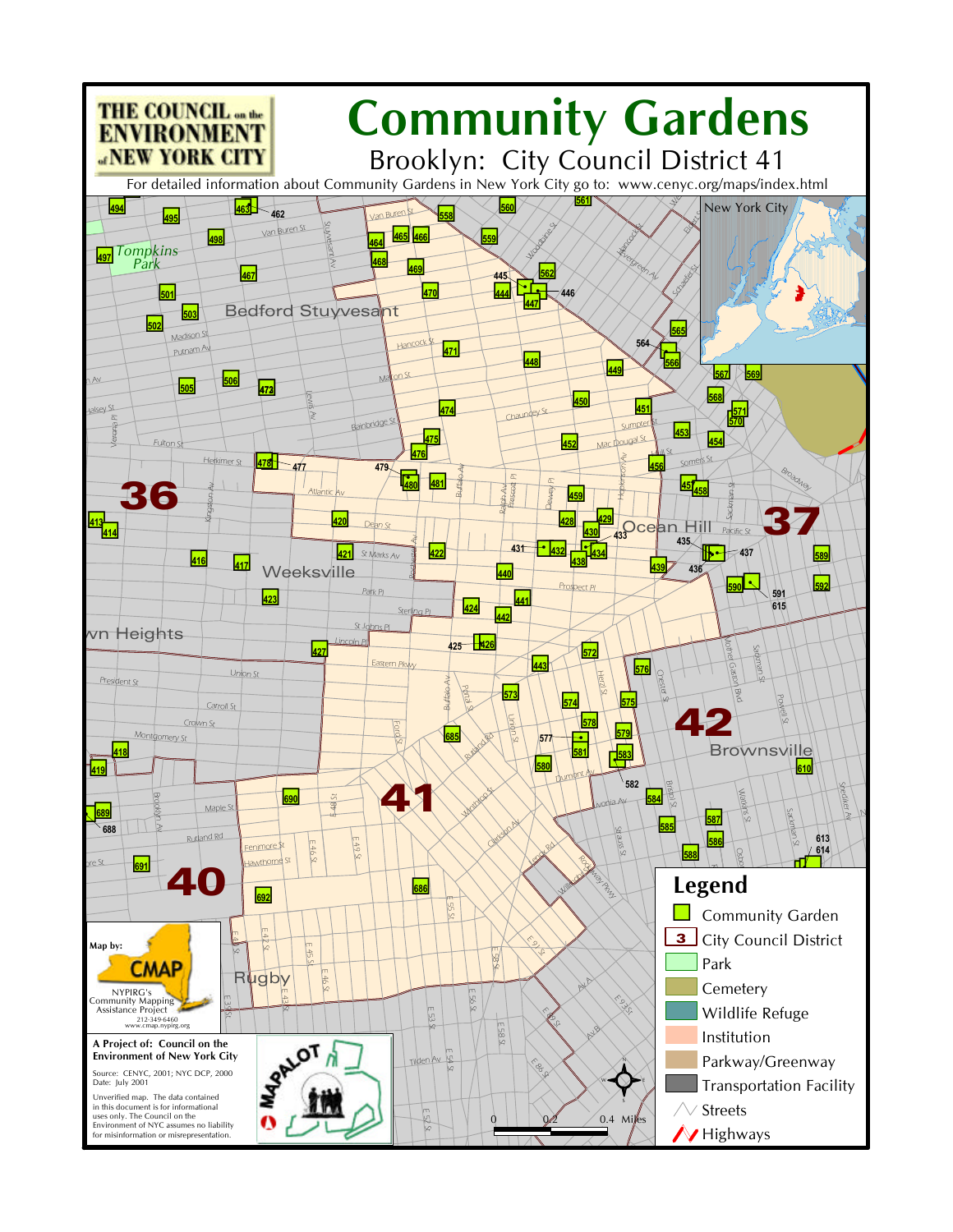

## **Community Gardens**

For detailed information about Community Gardens in New York City go to: www.cenyc.org/maps/index.html

## Brooklyn: City Council District 41

| <b>IDGARDEN NAME</b>                           | <b>ADDRESS</b>                      |
|------------------------------------------------|-------------------------------------|
| 420 Imani Community Housing and Revitalization | 87-91 Schenectady Avenue            |
| Corp.                                          |                                     |
| 422 Society for Preservation of Weeksville     | 1688-1696 Bergen Street             |
| 424 P.S. 191/The Paul Robeson School           | 1600 Park Place                     |
| 425 St. John's Renaissance Garden              | 1642 St. John's Place               |
| 426 Ralph-Lincoln Service Center, Inc.         | 1652-1654 St. John's Place          |
| 428 Pacific Street Block Association           | 2097 Pacific St.                    |
| 429 Oceanhill-Brownsville Tnts Assoc.          | 2156-2162 Atlantic Avenue           |
| 430 Shoma Israel                               | 2084-90 Pacific Street              |
| 431 Concerned Residents of Bergen Street       | 1875 Bergen Street                  |
| 432 Farmers Garden                             | 1897-1905 Bergen Street             |
| 433 Ocean Hill Coalition                       | 317 Saratoga Ave.                   |
| 434 1900 Bergen St. Block Assoc.               | 1969-1973 Bergen Street             |
| 438 Bergen Street United Block Assoc.          | 1938-1940 Bergen Street             |
| 439 Our Lady of The Preservation               | 1661 St. Marks Street               |
| 440 St. Marks Block Assoc.                     | 455,457-63 Ralph Avenue             |
| 441 Preston Comm. Garden                       | 1711 Park Place                     |
| 442 Sterling Community Group                   | 1701,1713,1715 Sterling Place       |
| 443 East Lincoln Housing Community Garden      | NY Ave b/w Howard & Saratoga Ave    |
| 444 Madison Residence for Exceptional Persons  | 894 Madison Street                  |
| 445920 Madison Street Block Assoc.             | 924-30, 934-30 Madison Street       |
| 446 Garden Beautiful                           | 1452-1464 Broadway/1029 Putnam Ave. |
| 447 Putnam @ Bway & Howard Block Assoc.        | 1052-1054 Putnam Avenue             |
| 448 Youth Growers Club                         | 762-768 Macon Street                |
| 449 700 Decatur Street Block Association       | 43-47 Hopkinson Avenue              |
| 450 P.S. 137                                   | 121 Saratoga Avenue                 |
| 451 Marion-Rockaway Park Association           | N/S Marion Street/W. of Rockaway    |
| 452 Sumpter Street Garden Group                | 182 Sumpter Street                  |
| 456 Miracle Playground                         | 33 Somers Street                    |
| 459 Louis Place Friends' Community Garden      | 13 Louis Place                      |
| 464 Greene Reid and Patchen Block Association  | 93-95 Reid Avenue                   |
| 465 Greene Block Association                   | 978 Greene Ave.                     |
| 466 Patchen Avenue Garden                      | 49 Patchen Avenue                   |
| 468 Patrick Van Doren Pocket Park              | 123 Reid Avenue                     |
| 469 Victory Garden's Group                     | 953 Gates Avenue                    |
| 470 800 Madison/Monroe Street Block            | 127 Patchen Avenue                  |
| Association/Citizens For A Better Community    |                                     |
| 471 Halsey St. Blk. Assoc.                     | 681 Halsey Street                   |
| 474 Central Bainbridge Block Assoc. Inc.       | 277-279 Bainbridge Street           |
| 475 P.S. 21                                    | 180 Chauncey Street                 |
| 476 500 Block MacDonough St. Assoc., Inc.      | 84 Marion Street                    |
|                                                |                                     |